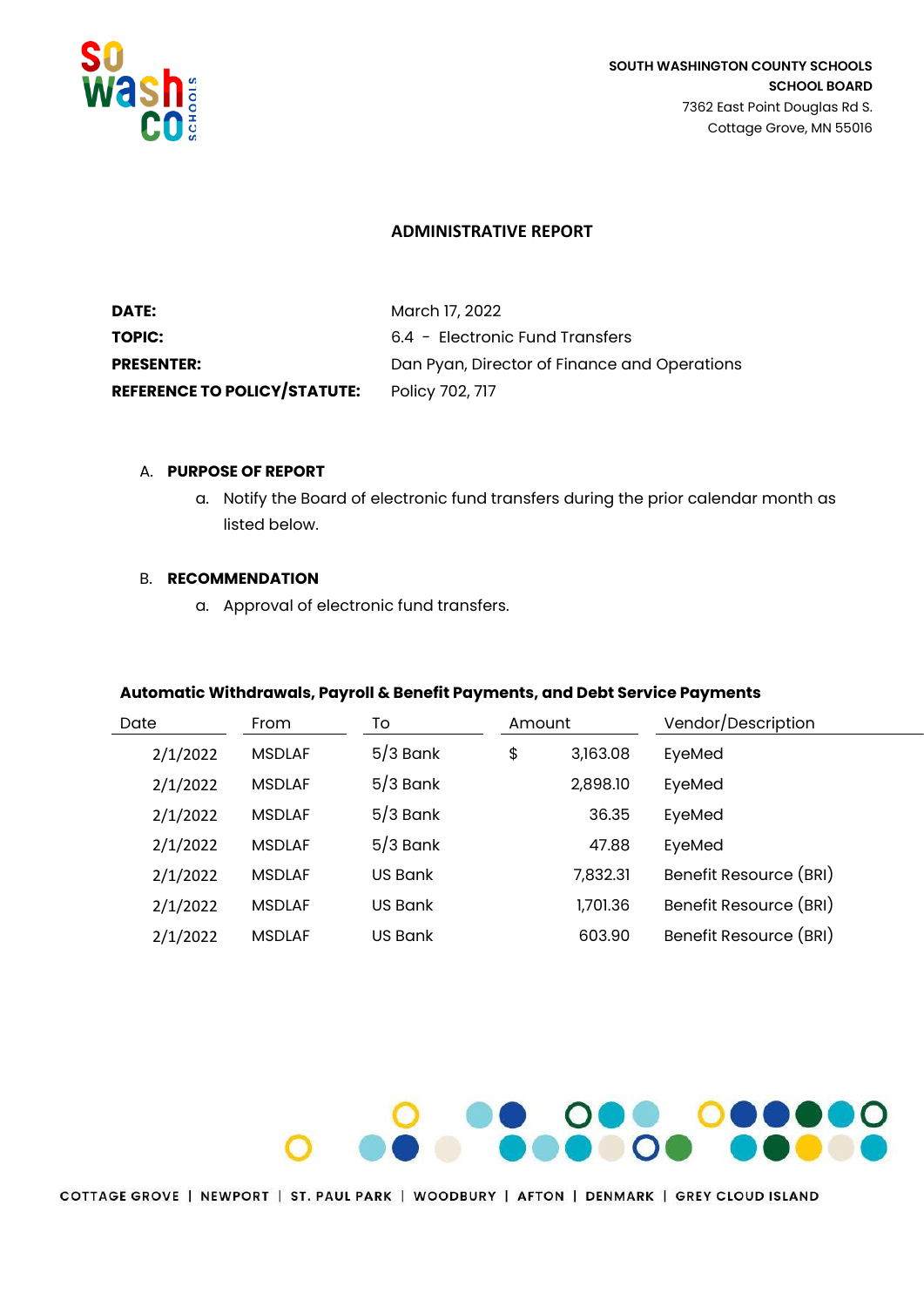

| Date      | From          | To                | Amount |            | Vendor/Description            |
|-----------|---------------|-------------------|--------|------------|-------------------------------|
| 2/1/2022  | <b>MSDLAF</b> | <b>US Bank</b>    | \$     | 490.00     | Benefit Resource (BRI)        |
| 2/2/2022  | <b>MSDLAF</b> | <b>US Bank</b>    |        | 12,829.02  | Benefit Resource (BRI)        |
| 2/2/2022  | <b>MSDLAF</b> | US Bank           |        | 3,113.03   | Benefit Resource (BRI)        |
| 2/3/2022  | <b>MSDLAF</b> | <b>US Bank</b>    |        | 1,849.74   | Benefit Resource (BRI)        |
| 2/3/2022  | <b>MSDLAF</b> | <b>US Bank</b>    |        | 396.03     | <b>Benefit Resource (BRI)</b> |
| 2/4/2022  | <b>MSDLAF</b> | <b>US Bank</b>    |        | 9,682.39   | <b>Benefit Resource (BRI)</b> |
| 2/4/2022  | <b>MSDLAF</b> | <b>US Bank</b>    |        | 2,976.62   | <b>Benefit Resource (BRI)</b> |
| 2/7/2022  | <b>MSDLAF</b> | <b>BMO Harris</b> |        | 129,776.33 | P-card - January 2022         |
| 2/7/2022  | <b>MSDLAF</b> | <b>US Bank</b>    |        | 44,029.98  | Delta Dental                  |
| 2/7/2022  | <b>MSDLAF</b> | <b>US Bank</b>    |        | 10,096.53  | <b>Benefit Resource (BRI)</b> |
| 2/7/2022  | <b>MSDLAF</b> | <b>US Bank</b>    |        | 2,464.38   | Benefit Resource (BRI)        |
| 2/7/2022  | <b>MSDLAF</b> | <b>US Bank</b>    |        | 1,855.00   | Delta Dental                  |
| 2/8/2022  | <b>MSDLAF</b> | <b>US Bank</b>    |        | 57,949.64  | <b>Standard Insurance</b>     |
| 2/8/2022  | <b>MSDLAF</b> | <b>US Bank</b>    |        | 2,515.42   | Benefit Resource (BRI)        |
| 2/8/2022  | <b>MSDLAF</b> | <b>US Bank</b>    |        | 1,734.31   | Benefit Resource (BRI)        |
| 2/8/2022  | <b>MSDLAF</b> | <b>US Bank</b>    |        | 325.98     | <b>Benefit Resource (BRI)</b> |
| 2/8/2022  | <b>MSDLAF</b> | <b>US Bank</b>    |        | 133.55     | Benefit Resource (BRI)        |
| 2/9/2022  | <b>MSDLAF</b> | US Bank           |        | 5,531.76   | Benefit Resource (BRI)        |
| 2/9/2022  | <b>MSDLAF</b> | <b>US Bank</b>    |        | 201.45     | Benefit Resource (BRI)        |
| 2/10/2022 | <b>MSDLAF</b> | US Bank           |        | 2,460.99   | Benefit Resource (BRI)        |
| 2/10/2022 | <b>MSDLAF</b> | <b>US Bank</b>    |        | 298.95     | Benefit Resource (BRI)        |
| 2/11/2022 | <b>MSDLAF</b> | <b>US Bank</b>    |        | 7,343.00   | Benefit Resource (BRI)        |
| 2/11/2022 | <b>MSDLAF</b> | <b>US Bank</b>    |        | 1,909.75   | Benefit Resource (BRI)        |
| 2/14/2022 | <b>MSDLAF</b> | US Bank           |        | 31.52      | <b>Bank Fee</b>               |

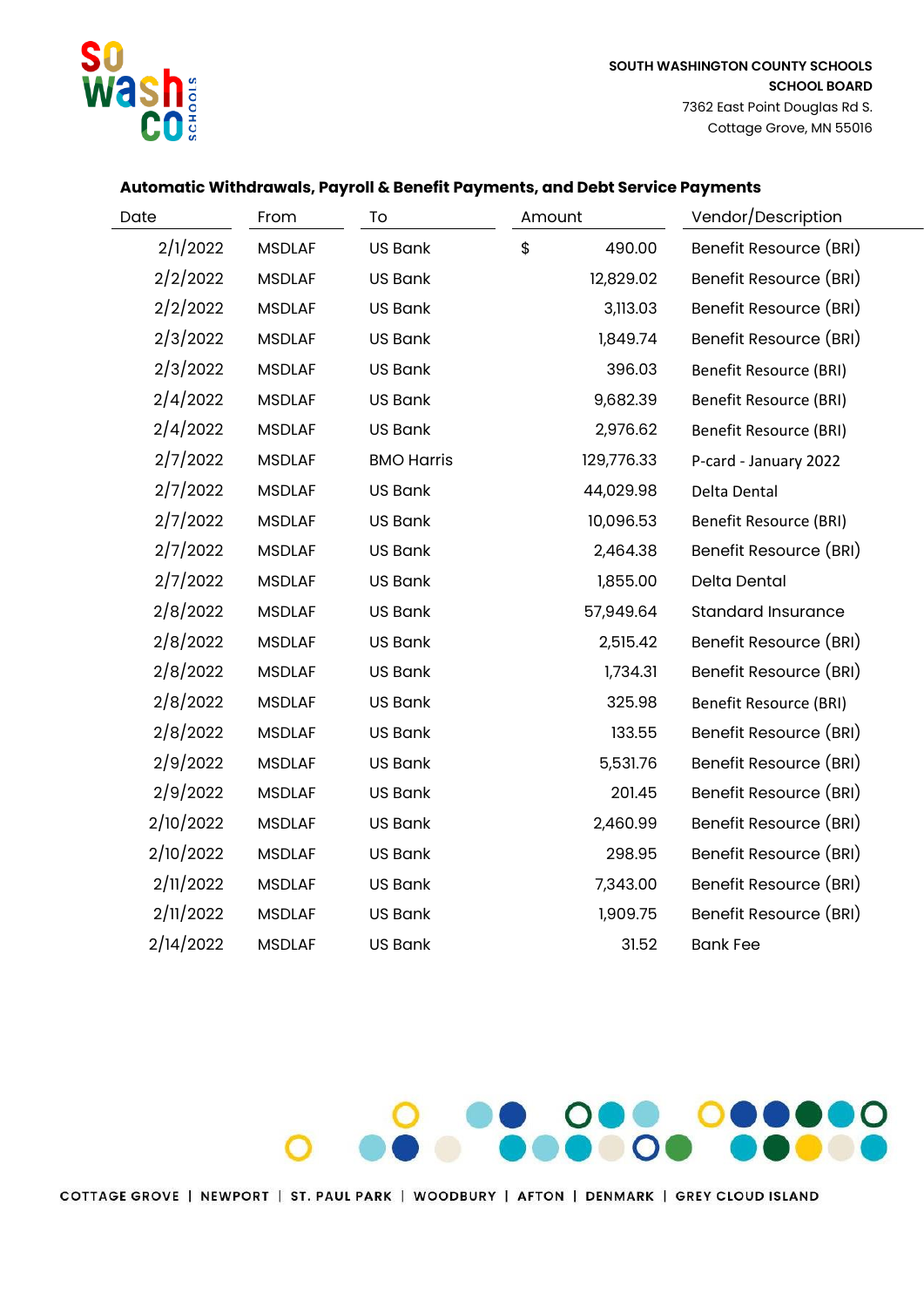

| Date      | From          | To             | Amount       | Vendor/Description            |
|-----------|---------------|----------------|--------------|-------------------------------|
| 2/14/2022 | <b>MSDLAF</b> | <b>US Bank</b> | \$<br>5.00   | <b>Bank Fee</b>               |
| 2/14/2022 | <b>MSDLAF</b> | <b>US Bank</b> | 10,377.55    | BPA (VEBA)                    |
| 2/14/2022 | <b>MSDLAF</b> | <b>US Bank</b> | 26,885.71    | Delta Dental                  |
| 2/14/2022 | <b>MSDLAF</b> | <b>US Bank</b> | 5,189.78     | Delta Dental                  |
| 2/14/2022 | <b>MSDLAF</b> | <b>US Bank</b> | 3,611.07     | Benefit Resource (BRI)        |
| 2/14/2022 | <b>MSDLAF</b> | <b>US Bank</b> | 2,376.18     | Delta Dental                  |
| 2/14/2022 | <b>MSDLAF</b> | <b>US Bank</b> | 1,094.32     | Benefit Resource (BRI)        |
| 2/15/2022 | <b>MSDLAF</b> | <b>US Bank</b> | 1,506,374.02 | <b>IRS</b>                    |
| 2/15/2022 | <b>MSDLAF</b> | <b>US Bank</b> | 768,426.05   | <b>TRA</b>                    |
| 2/15/2022 | <b>MSDLAF</b> | <b>US Bank</b> | 375,506.12   | EBC (403b)                    |
| 2/15/2022 | <b>MSDLAF</b> | <b>US Bank</b> | 254,903.11   | MN Dept of Rev                |
| 2/15/2022 | <b>MSDLAF</b> | <b>US Bank</b> | 229,255.12   | PERA                          |
| 2/15/2022 | <b>MSDLAF</b> | <b>US Bank</b> | 14,988.80    | <b>Benefit Resource (BRI)</b> |
| 2/15/2022 | <b>MSDLAF</b> | <b>US Bank</b> | 3,626.25     | <b>Benefit Resource (BRI)</b> |
| 2/15/2022 | <b>MSDLAF</b> | US Bank        | 1,642.72     | <b>Benefit Resource (BRI)</b> |
| 2/15/2022 | <b>MSDLAF</b> | <b>US Bank</b> | 863.93       | <b>Benefit Resource (BRI)</b> |
| 2/15/2022 | <b>MSDLAF</b> | <b>US Bank</b> | 187.04       | MN Dept of Rev                |
| 2/15/2022 | <b>MSDLAF</b> | <b>US Bank</b> | 87.50        | WI Dept of Rev                |
| 2/15/2022 | <b>MSDLAF</b> | <b>US Bank</b> | 78.67        | <b>Benefit Resource (BRI)</b> |
| 2/16/2022 | <b>MSDLAF</b> | US Bank        | 5,481.76     | <b>Benefit Resource (BRI)</b> |
| 2/16/2022 | <b>MSDLAF</b> | <b>US Bank</b> | 1,072.01     | <b>Benefit Resource (BRI)</b> |
| 2/17/2022 | <b>MSDLAF</b> | US Bank        | 1,790.89     | <b>Benefit Resource (BRI)</b> |
| 2/17/2022 | <b>MSDLAF</b> | <b>US Bank</b> | 1,475.12     | <b>Benefit Resource (BRI)</b> |
| 2/18/2022 | <b>MSDLAF</b> | <b>US Bank</b> | 3,134.87     | <b>Benefit Resource (BRI)</b> |

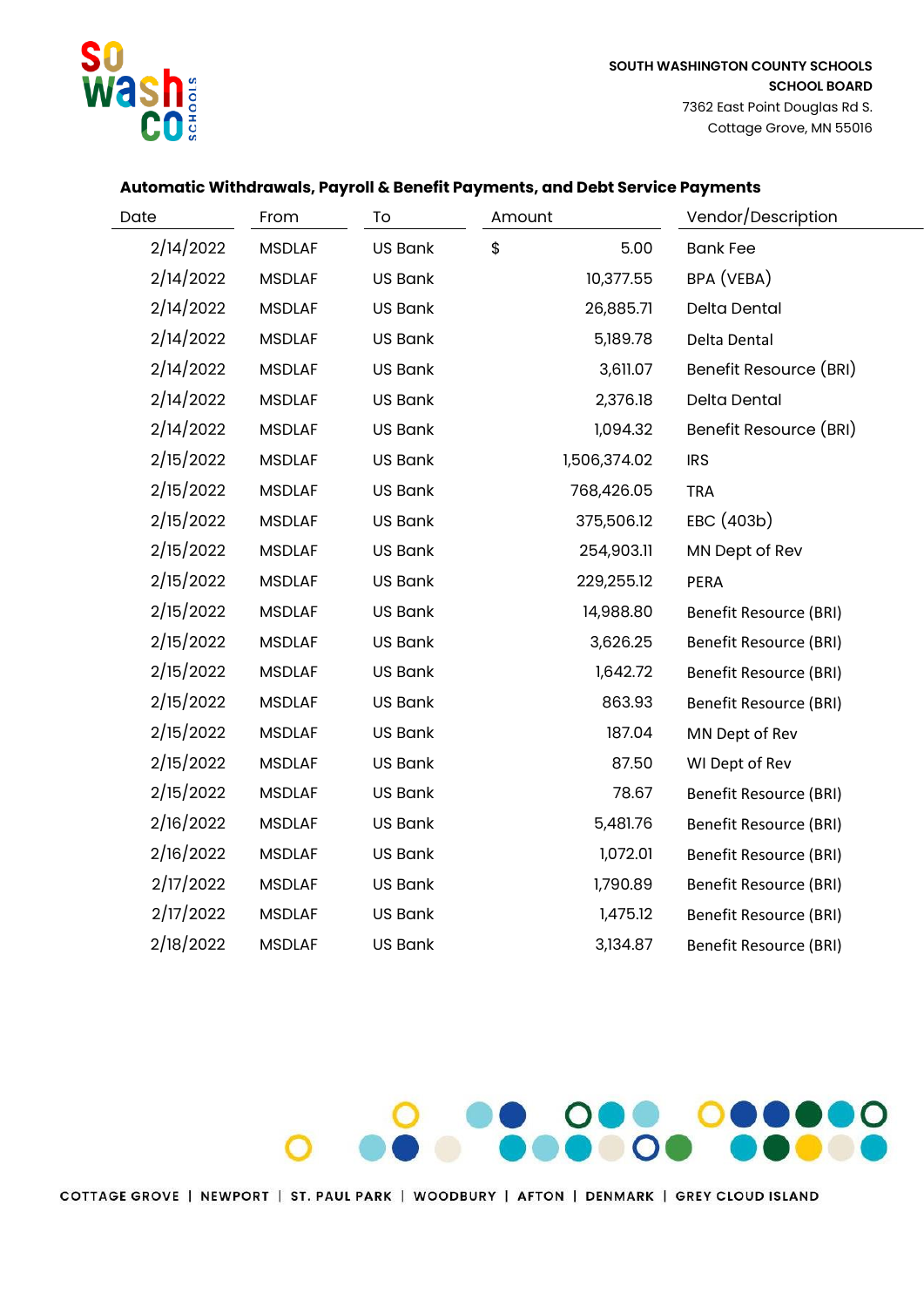

| Date      | From          | To             | Amount         | Vendor/Description            |
|-----------|---------------|----------------|----------------|-------------------------------|
| 2/18/2022 | <b>MSDLAF</b> | <b>US Bank</b> | \$<br>2,536.71 | Benefit Resource (BRI)        |
| 2/22/2022 | <b>MSDLAF</b> | <b>US Bank</b> | 35,147.77      | Delta Dental                  |
| 2/22/2022 | <b>MSDLAF</b> | <b>US Bank</b> | 5,746.89       | Benefit Resource (BRI)        |
| 2/22/2022 | <b>MSDLAF</b> | <b>US Bank</b> | 5,193.68       | Delta Dental                  |
| 2/22/2022 | <b>MSDLAF</b> | <b>US Bank</b> | 419.86         | Benefit Resource (BRI)        |
| 2/22/2022 | <b>MSDLAF</b> | <b>US Bank</b> | 324.00         | MN Dept of Rev                |
| 2/23/2022 | <b>MSDLAF</b> | <b>US Bank</b> | 23,014.98      | Benefit Resource (BRI)        |
| 2/23/2022 | <b>MSDLAF</b> | <b>US Bank</b> | 10,992.80      | Delta Dental                  |
| 2/23/2022 | <b>MSDLAF</b> | <b>US Bank</b> | 9,550.15       | <b>Benefit Resource (BRI)</b> |
| 2/23/2022 | <b>MSDLAF</b> | <b>US Bank</b> | 3,267.18       | Benefit Resource (BRI)        |
| 2/23/2022 | <b>MSDLAF</b> | <b>US Bank</b> | 2,808.43       | Benefit Resource (BRI)        |
| 2/23/2022 | <b>MSDLAF</b> | <b>US Bank</b> | 228.11         | <b>Benefit Resource (BRI)</b> |
| 2/23/2022 | <b>MSDLAF</b> | <b>US Bank</b> | 196.11         | <b>Benefit Resource (BRI)</b> |
| 2/23/2022 | <b>MSDLAF</b> | <b>US Bank</b> | 5.60           | Delta Dental                  |
| 2/24/2022 | <b>MSDLAF</b> | <b>US Bank</b> | 1,299.26       | <b>Benefit Resource (BRI)</b> |
| 2/24/2022 | <b>MSDLAF</b> | <b>US Bank</b> | 1,074.88       | <b>Benefit Resource (BRI)</b> |
| 2/25/2022 | <b>MSDLAF</b> | <b>US Bank</b> | 1,182.32       | BPA (VEBA)                    |
| 2/25/2022 | <b>MSDLAF</b> | <b>US Bank</b> | 9,966.56       | <b>Benefit Resource (BRI)</b> |
| 2/25/2022 | <b>MSDLAF</b> | US Bank        | 687.63         | <b>Benefit Resource (BRI)</b> |
| 2/28/2022 | <b>MSDLAF</b> | <b>US Bank</b> | 2,709,890.06   | <b>Health Partners</b>        |
| 2/28/2022 | <b>MSDLAF</b> | <b>US Bank</b> | 1,503,119.01   | <b>IRS</b>                    |
| 2/28/2022 | <b>MSDLAF</b> | <b>US Bank</b> | 771,538.55     | <b>TRA</b>                    |
| 2/28/2022 | <b>MSDLAF</b> | <b>US Bank</b> | 402,101.03     | EBC (403b)                    |
| 2/28/2022 | <b>MSDLAF</b> | <b>US Bank</b> | 253,890.58     | MN Dept of Rev                |